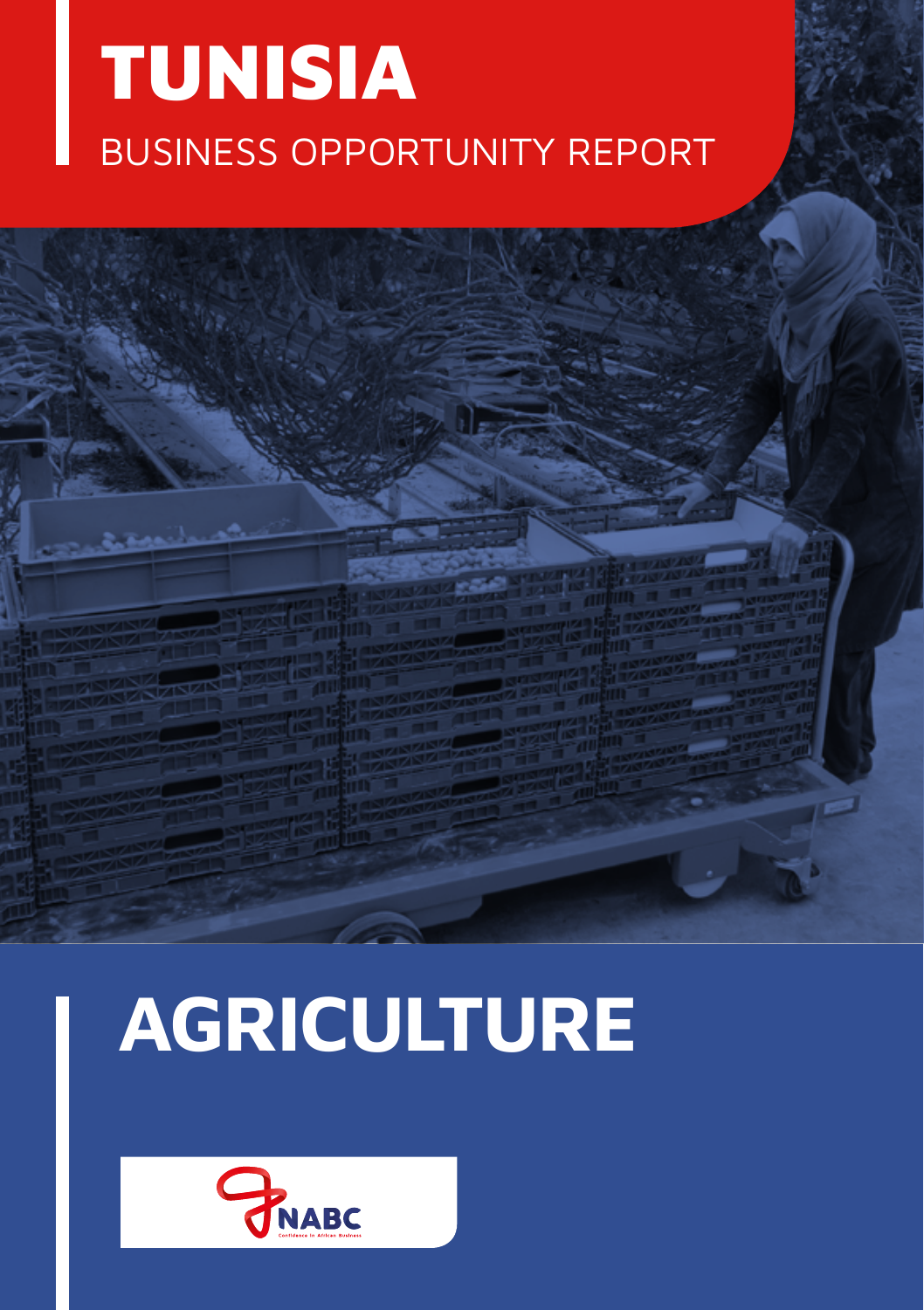## TABLE OF CONTENTS

- 1. Introduction
- 2. General Information
- 2.1 History
- 2.2 General Business Climate
- 3. Trade and Foreign Investment Regulations
- 3.1 Trade Balance
- 3.2 Free Trade Agreements
- 3.3 Policies Towards the FDI
- 3.4 Investment Constraints
- 3.5 Foreign Exchange Policies
- 4. Institutional Context
- 4.1 Sector Policies & Regulations
- 4.2 Public Sector Partners
- 4.3 Private Sector Partners
- 4.4 Branch Organizations
- 5. Trade Relations between Tunisia and The Netherlands
- 6. Agriculture
- 7. Top 3 exporting subsectors
- 7.1 Animal and vegetable by-products
- 7.2 Fruits, vegetables and nuts
- 7.3 Other food stuff
- 8. Business opportunities for Dutch companies
- 8.1 Organic agricultural products
- 8.2 Preserving, processing, packaging and cold storage
- 8.3 Agricultural machinery and equipment
- 9. Experiences of Dutch entrepreneurs

## ASSIGNED BY:





## 1. INTRODUCTION

This report has been commissioned by the Foreign Investment Promotion Agency (FIPA) Tunisia and is carried out by the Netherlands-African Business Council (NABC). This report focuses on agribusiness. Apart from giving a general overview of the agricultural sector in Tunisia, it will specify in which areas there are opportunities for Dutch companies.

## 2. GENERAL INFORMATION

## 2.1 HISTORY

The republic of Tunisia, also known as al-Jumhuriyyah at-Tunisiyyah, is the most northern country of Africa. It borders Algeria on the west and Libya on the south-east. Discontent with the president Zine El Abedine Ben Ali's authoritarian rule as well as grievances over high unemployment, corruption and increasing food prices reached a climax in 2011 with mass street protests. Ben Ali was forced to step down and a 'national unity government' was established. The success of the uprising inspired a wave of similar protests across the region that became known as the Arab Spring.

Tunisia's political transition has been relatively peaceful and the country has made steady progress by adopting a new constitution, holding free and fair parliamentary and presidential

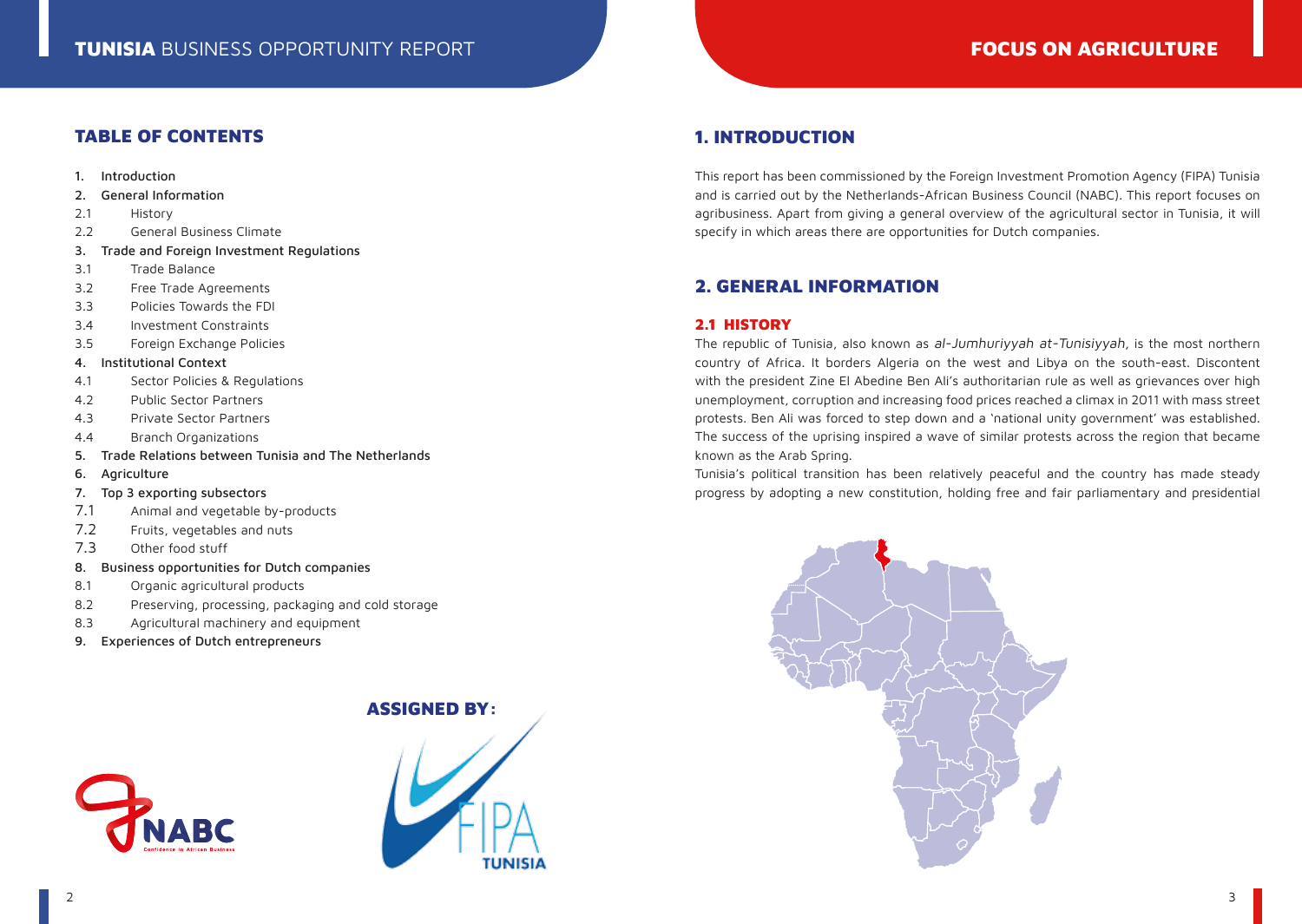elections in 2014.<sup>1</sup> The national dialogue platform, which was awarded the 2015 Nobel Peace Prize, played a crucial role in building consensus among all political parties. But despite Tunisia's impressive social and political achievements, considerable challenges remain, such as reducing high levels of youth unemployment, lowering stark regional inequalities and bringing budget and current account deficits under control to meet an agreement with international donors. Following protests over anti-austerity measures in January 2018, the government of Tunisia announced to increase services for the poor as well as reforms for medical care and housing. Other top priorities of the government include: improving security, decentralization, and building key projects with the \$15 billion aid and proposed investments from the 2016 'Tunisia 2020' conference.

## 2.2 ECONOMY AND GENERAL BUSINESS CLIMATE

Tunisia has a diverse, market-oriented economy with a historical dependency on natural resources (crude oil and phosphate), agricultural products, textiles, car manufacturing and tourism. Following the 2011 Jasmin Revolution, Tunisia's economy shrank by 1.8% but slowly recovered in the following years. In 2017, the Tunisian economy grew by 2.3%, largely driven by the agricultural and service sectors.<sup>2</sup> Economic growth is projected to reach 3% in 2018 and 3.4% in 2019 through the recovery of strategic sectors such as tourism, phosphate mining and manufacturing. The tourism sector experienced a 25% drop in visitors after the 2015 Sousse attack, but seems to recover after several European countries lifted their negative travel advice<sup>3</sup>. Inflation, however, rose to over 6.4% in December 2017 due to the rise of imported

#### **Tunisia Country Profile**

| Population: 11.5 million                 | Unemploymer     |
|------------------------------------------|-----------------|
| Population growth: 1.1%                  | Official langua |
| GDP per capita: \$3,518                  | Other spoken    |
| GDP growth: 2.3% (2017)                  | Adult literacy: |
| Foreign direct investment: \$958 million | Life expectand  |
| Exports: \$13.57 billion                 | Human Develo    |
| Imports: \$18.37 billion                 | countries)      |
| Public debt: 65% of the GDP              | Freedom score   |
| Inflation rate: $6.4\%$                  | 100=most fre    |
|                                          | Mobile phone    |

Unemployment: **16% gge: French, Arabic** languages: **English** and Italian Adult literacy: **81.8%** cy: **75** Human Development Index: **0.725** (**97th/188**  e: **78/100** (0= least free, 100=most free) Mobile phone penetration: **126%**

Internet penetration**: 50.9%**

1 <http://www.fao.org/3/a-i7738e.pdf>

2 <http://www.worldbank.org/en/country/tunisia/publication/tunisia-economic-outlook-october-2017>

3 OECD

## **Ease of doing business (2017)**

**Regional Ranking (Middle East & North Africa)**

| <b>Rank</b>    | Country              | <b>Overall</b> |
|----------------|----------------------|----------------|
| 1              | United Arab Emirates | 21             |
| $\mathcal{P}$  | Bahrain              | 66             |
| 3              | Morocco              | 69             |
| $\overline{4}$ | Oman                 | 71             |
| 5              | Qatar                | 83             |
| 6              | <b>Tunisia</b>       | 88             |
| 7              | Saudi Arabia         | 92             |
| 8              | Kuwait               | 96             |
| 9              | Jordan               | 103            |
| 10             | West Bank and Gaza   | 114            |

good and depreciation of the Dinar4. Unemployment is expected to fall but remains especially high among women and youth. The government plans on raising economic growth to 5% by 2020 and aims to halve the budget deficit from 6% in 2017 to 3% of its GDP.<sup>5</sup>

Tunisia has strong trade relations with Europe and ranks as  $EU's$  32 $<sup>nd</sup>$  largest trading</sup> partner.6 About 78% of all export products are exported to the European Union. France remains one of the most important trading partner of Tunisia, followed by Italy, Germany, Algeria and Spain.<sup>7</sup> Key export products to the EU include: automotive, electronics and electrical components, textiles and clothing, agricultural products.

Tunisia has an attractive business climate due to its proximity to Europe, well-educated workforce at competitive salary levels and positive attitude towards foreign direct investments (FDI).<sup>8</sup> The World Bank 'Doing Business 2017' report ranked Tunisia 77<sup>th</sup> out of a total of 190 countries when it comes to the ease of doing business.9 Among the ten indicators, Tunisia performs especially well in terms of 'getting electricity', 'enforcing contracts' and 'resolving insolvency'. A similar report by the ICT on Tunisia's SME competitiveness (2016) reveals that the country scores well on several connectivity-related indicators, such as the use of e-mails

#### 4 <http://ins.tn/>

- 5 [https://www.bloomberg.com/news/articles/2017-09-11/tunisia-targets-gdp-growth-currency-reform-to](https://www.bloomberg.com/news/articles/2017-09-11/tunisia-targets-gdp-growth-currency-reform-to-boost-economy)[boost-economy](https://www.bloomberg.com/news/articles/2017-09-11/tunisia-targets-gdp-growth-currency-reform-to-boost-economy)
- 6 [http://trade.ec.europa.eu/doclib/docs/2006/september/tradoc\\_122002.pdf](http://trade.ec.europa.eu/doclib/docs/2006/september/tradoc_122002.pdf)
- 7 [https://atlas.media.mit.edu/en/visualize/tree\\_map/hs92/export/tun/show/all/2016/](https://atlas.media.mit.edu/en/visualize/tree_map/hs92/export/tun/show/all/2016/)
- 8 <https://www.export.gov/article?id=Tunisia-Executive-Summary>
- 9 <http://www.doingbusiness.org/~/media/wbg/doingbusiness/documents/profiles/country/tun.pdf>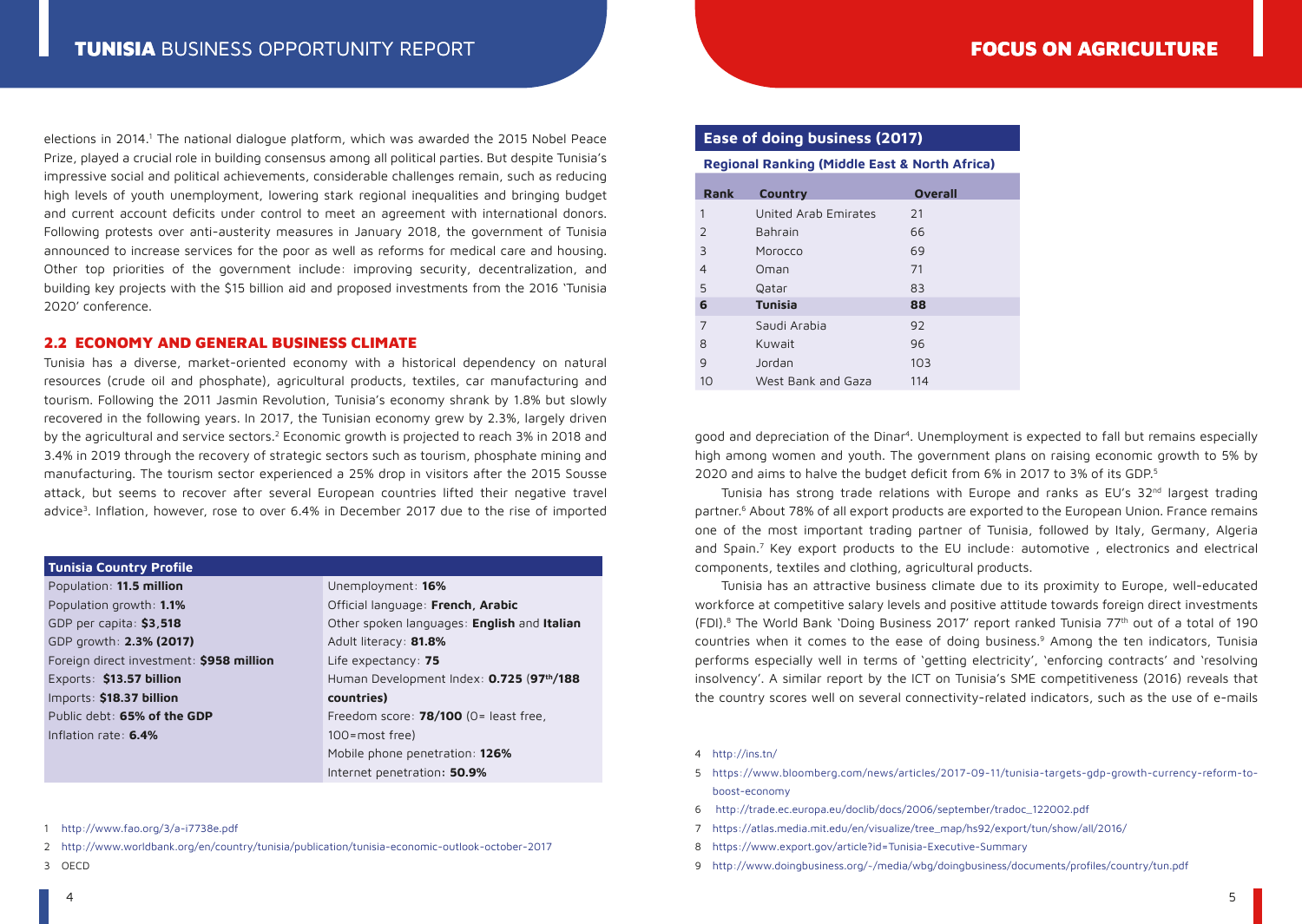in day-to-day operations and having websites.<sup>10</sup> It is also relatively easy to receive business licenses and permits.

## 2.3 PROMISING TOP SECTORS OF THE TUNISIAN ECONOMY

The top 3 promising sectors of the Tunisian economy in terms of export are: agriculture, ICT and electronics. The export of electronics and electronic equipment to Europe has only recently record a significant growth. Products include: Insulated wire, video displays, telephones, low voltage protection equipment. This BOR focuses mainly on Agriculture.

## 3. TRADE AND FOREIGN INVESTMENT REGULATIONS

## 3.1 TRADE BALANCE

Tunisia has a favorable foreign investment climate with more than 3,410 foreign companies operating in Tunisia.11 The Tunisian government has encouraged export-oriented Foreign Direct Investments (FDI) in sectors such as electronics, aerospace, automotive, textile and apparel, leather and shoes, and agro-food.12 A large majority of the foreign investments are operating in Tunisia's capital city Tunis and its suburbs (67%) and the eastern coastal regions (27%).

#### 3.2 FREE TRADE AGREEMENTS

In 1995 Tunisia signed an [Association Agreement with the European Union](http://trade.ec.europa.eu/doclib/docs/2006/march/tradoc_127986.pdf), under the Euro-Mediterranean Partnership Program, which led to the establishment of a Free Trade Area between Tunisia and the EU. In line with this agreement Tunisia has removed all tariffs on imports of manufactured goods from the EU (with the exception of agricultural products). A 'Privileged Partnership' between the EU and Tunisia was established in 2012 to support Tunisia's democratic transition and comprehensive reforms. The EU and Tunisia are currently negotiating on the Deep and Comprehensive Free Trade Area (DCFTA) which aims at restoring investment and growth in Tunisia and further integrating Tunisia's economy into the EU single market.<sup>13</sup> The new agreement would also strengthen the current free trade area between Tunisia and the EU and extend it to new sectors such as services and agriculture.

## 3.3 POLICIES TOWARDS THE FDI

Tunisia's newly adopted [Investment Law \(2016\)](http://www.investintunisia.tn/Fr/upload/ang-nv_loi_sur_investissement-1476280259.pdf) offers substantial advantages to foreign investors. The law offers foreign investors more freedom to transfer funds, including profits,

- 10 <http://www.intracen.org/uploadedFiles/intracenorg/Content/Country/Tunisia/tunisia2016.pdf>
- 11 [http://www.investintunisia.tn/En/favorable-fdi-destination\\_11\\_400](http://www.investintunisia.tn/En/favorable-fdi-destination_11_400)
- 12 <https://www.state.gov/e/eb/rls/othr/ics/2017/nea/270002.htm>
- 13 <http://ec.europa.eu/trade/policy/countries-and-regions/countries/tunisia/>

out of the country, hire foreign workers (up to 30% of management staff during the first three years), and apply for specific investments grants in Regional Developments Zones (ZDR) covering up to 30% of their investment costs. Companies operating in these Regional Developments Zones receive a total tax exemption up to 10 years, whereas totally exporting companies enjoy a reduced tax rate up to 10%.

Tunisia distinguishes between two investment regimes: fully exporting companies (offshore) and non-exporting or partially exporting companies (onshore). Offshore investments benefit from a series of tax breaks and other incentives. Onshore investment on the other hand, often need to form a partnership with a local Tunisian company, and are subject to some exceptions.

#### 3.4 INVESTMENT CONSTRAINTS

Despite Tunisia's openness towards foreign investments, substantial barriers remain. Tunisia's multiple and overlapping customs, taxes and financial schemes can be perceived as complex for foreign investors. Other barriers to investment include the perception of security challenges, the large role of the informal sector (40-60% of the overall economy) and state-owned companies, as well as corruption.

## 4. INSTITUTIONAL CONTEXT

Foreign companies seeking help in establishing business in Tunisia can contact a series of institutions when asking for assistance. Most important of this is FIPA, which commissioned this report, and has offices outside of Tunisia in major capitals in Europe, as well as in Japan and the USA. Here is the full list:

[Foreign Investment Promotion Agency](http://www.investintunisia.tn/En/home_46_33) (FIPA): FIPA is Tunisia's main agency for promoting foreign investments in Tunisia. FIPA-Tunisia provides information on investment opportunities in Tunisia, assists foreign investors during various phases of project implementation and advise them on the appropriate conditions for success.

[Agency for the Promotion of Industry and Innovation](http://www.tunisieindustrie.nat.tn) (APII): is a public institution that implements government policy for the promotion of the industrial sector and support to businesses. It is authorized to deal with all administrative and legal procedures involved in business registration, operates a network of business incubators and among other things, drafts technical audits for industrial modernization projects.

[Agency for the Promotion of Agricultural Investment](http://www.apia.com.tn/) (APIA): APIA promotes private investment in agriculture, fisheries and other related services in Tunisia and transformation activities integrated into agricultural and fisheries projects.

[Centre for Export Promotion](http://www.cepex.nat.tn) (CEPEX): CEPEX offers support to exporting companies, providing them with information or guidance (training, funding, assistance). The center organizes campaigns to promote Tunisian products abroad (participation in trade fairs, etc.).

[Technical Center for Agri-food](http://www.ctaa.com.tn/en/home/) (CTAA): CTAA is a technical center for professionals in the food industry. The center provides assistance to various branches of the sector, notably in the fields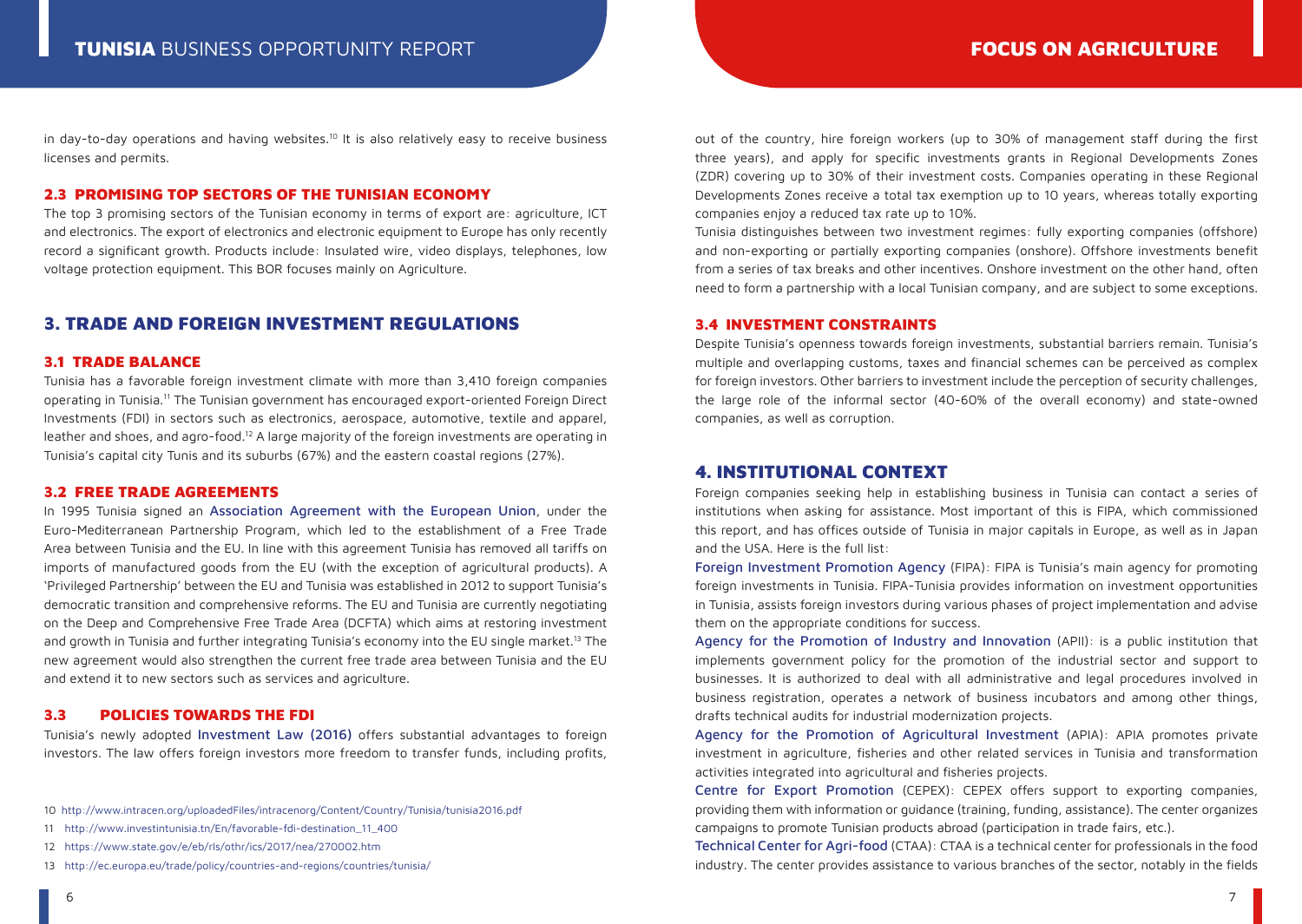of industrial performance, innovation, food safety, nutrition and sustainable development. [Technical Centre for Organic Agriculture](http://www.ctab.nat.tn) (CTAB): CTAB promotes organic farming in Tunisia by organizing activities in areas such as training, applied research, promotion and information exchange.

[The Association of Canned Food Industries](http://www.gica.ind.tn/indexen.php) (GICA): GICA is a public institution gathering the Tunisian industries involved in fruit, vegetable and fish processing sectors, under the authority of the Ministry of Industry and SMEs.

## 5. TRADE RELATIONS BETWEEN TUNISIA AND THE NETHERLANDS

In 2016 trade between Tunisia and the Netherlands accounted for 456 million euros14. The total value of export from the Netherlands to Tunisia amounted to 291 million euros, with export of business services accounting for 59 million euros (mainly telecommunications, computer and information services). Important Dutch export products to Tunisia are: machinery (air pumps), manufactured products, chemical products, plastics and medical instruments. Dutch export to Tunisia increased by 7.4% between 2015 and 2016 (see table on the next page). Main agricultural products exported to Tunisia include: edible vegetable and certain roots and tubers (potatoes); sowing seeds; cocoa powder; and dairy produce, eggs and other edible products of animal origin (cheese, whey, concentrated milk). Tunisia exports on the other hand, mainly textile, mineral fuel (crude petroleum), electronics (telephones, insulated wire), tropical fruits and tomatoes to the Netherlands. The Netherlands is 10<sup>th</sup> most important export partner of Tunisia and 19<sup>th</sup> in terms of import.

Tunisia has according to the ICT Export Potential Map, an untapped export potential of 218.9 million dollars in products to the Netherlands.15 Products with the largest export potential to the Netherlands include dates (fresh or dried), phosphates and electronics.<sup>16</sup> An estimated 60 to 80 Dutch companies are active in Tunisia.

| Table 1: Dutch export to Tunisia (x 1.000 euros)  |         |         |         |         |  |  |  |
|---------------------------------------------------|---------|---------|---------|---------|--|--|--|
| <b>Product category (SITC)</b>                    | 2013    | 2014    | 2015    | 2016    |  |  |  |
| O Food and live animals                           | 23.198  | 22.209  | 18.942  | 17.747  |  |  |  |
| 1 Beverages and tobacco                           | 827     | 739     | 500     | 696     |  |  |  |
| 2 Crude materials, inedible except fuels          | 5.947   | 5.383   | 6.534   | 8.154   |  |  |  |
| 3 Mineral fuels, lubricants and related materials | 22.679  | 5.887   | 16.554  | 19.334  |  |  |  |
| 4 Animal and vegetable oils, fats and waxes       | 11.345  | 107     | 5.856   | 1.339   |  |  |  |
| 5 Chemicals and related products, n.e.s.          | 50.649  | 58.894  | 58.705  | 64.411  |  |  |  |
| 6 Manufactured goods                              | 56.344  | 52.720  | 46.777  | 36.910  |  |  |  |
| 7 Machinery and transport equipment               | 61.810  | 87.131  | 76.488  | 106.445 |  |  |  |
| 8 Miscellaneous manufactured articles             | 32.626  | 34.134  | 40.530  | 36.023  |  |  |  |
| 9 Commodities and transactions not classified     | 346     | 681     | 260     | 240     |  |  |  |
| elsewhere                                         |         |         |         |         |  |  |  |
| Total value of Dutch export to Tunisia            | 265.771 | 267.885 | 271.146 | 291.299 |  |  |  |

#### **Table 2: Dutch import to Tunisia (x 1.000 euros)**

| <b>Product category SITC</b>                      | 2013           | 2014    | 2015     | 2016          |
|---------------------------------------------------|----------------|---------|----------|---------------|
| O Food and live animals                           | 3.245          | 4.133   | 6.398    | 7.843         |
| 1 Beverages and tobacco                           | $\Omega$       |         | $\Omega$ | $\mathcal{L}$ |
| 2 Crude materials, inedible except fuels          | 4.296          | 4.445   | 3.301    | 3.695         |
| 3 Mineral fuels, lubricants and related materials | 173.847        | 137.727 | 44.955   | 21.926        |
| 4 Animal and vegetable oils, fats and waxes       | 591            | 399     | 1.110    | 851           |
| 5 Chemicals and related products, n.e.s.          | 8.053          | 6.924   | 3.472    | 4.047         |
| 6 Manufactured goods                              | 2.965          | 4.406   | 4.439    | 5.640         |
| 7 Machinery and transport equipment               | 3.902          | 5.135   | 3.861    | 6.849         |
| 8 Miscellaneous manufactured articles             | 122.291        | 115.675 | 108.678  | 112.838       |
| 9 Commodities and transactions not classified     | $\overline{4}$ |         | $\Omega$ | $\Omega$      |
| elsewhere                                         |                |         |          |               |
| Total value of Dutch import to Tunisia            | 321.207        | 278.846 | 176.214  | 163.691       |

14 <https://www.rvo.nl/sites/default/files/2017/04/Dossier-Tunesie-april-2017.pdf>

- 15 [http://exportpotential.intracen.org/#/markets/geo-map?fromMarker=i&exporter=788&whatMarker=a&what=](http://exportpotential.intracen.org/#/markets/geo-map?fromMarker=i&exporter=788&whatMarker=a&what=a&toMarker=j) [a&toMarker=j](http://exportpotential.intracen.org/#/markets/geo-map?fromMarker=i&exporter=788&whatMarker=a&what=a&toMarker=j)
- 16 [http://exportpotential.intracen.org/#/products/tree-map?fromMarker=i&exporter=788&toMarker=j&market=5](http://exportpotential.intracen.org/#/products/tree-map?fromMarker=i&exporter=788&toMarker=j&market=528&whatMarker=k) [28&whatMarker=k](http://exportpotential.intracen.org/#/products/tree-map?fromMarker=i&exporter=788&toMarker=j&market=528&whatMarker=k)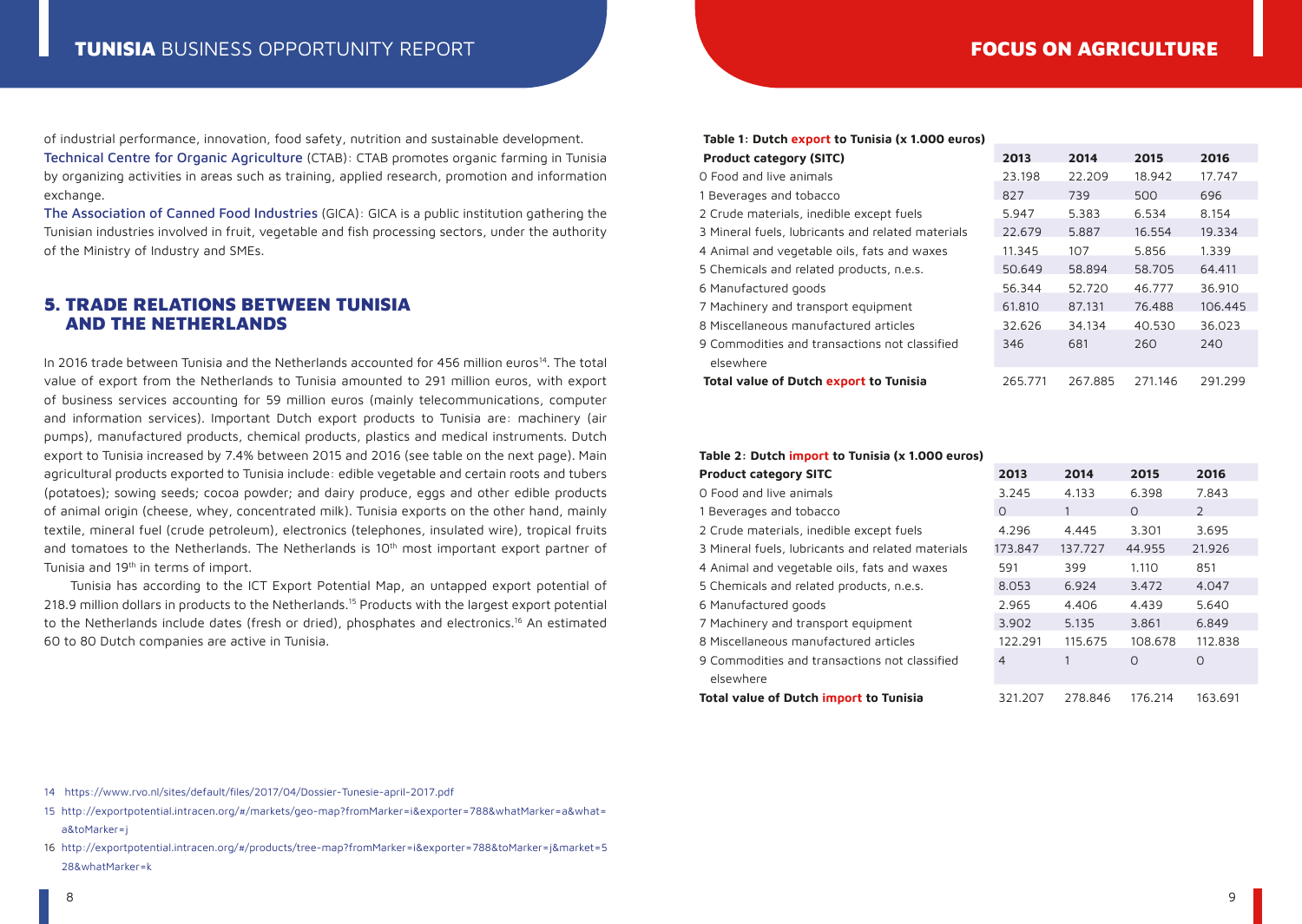## 6. AGRICULTURE

Agriculture is one of the leading sectors of the Tunisian economy, and employs approximately 16% of the country's workforce<sup>17</sup>. The agricultural sector contributes around 11-12% to the country's GDP and generates up to 6% of the country's exports earnings.18, 19 Tunisia's agricultural sector primarily consists of small-scale family farmers that grow subsistence crops, but larger agricultural companies are becoming more prominent (ibid fao). About twothird of all land is suitable for agriculture. Foreign investors cannot own agricultural land but public land can be leased from the Tunisian Ministry of Agriculture.<sup>20</sup>

Tunisia is one of the world's largest producers and exporters of olive oil. Other important agricultural products include tomatoes, grain, citrus fruit, dates, sugar beets, dairy products, and almonds. Tunisia is one of the few African countries that is fully self-sufficient in terms of dairy products, vegetables and fruit.<sup>21</sup> Leading agricultural import products include: wheat, corn, soybeans, raw sugar and barley.

In 2016, Foreign Direct Investment in the agricultural sector reached a total value of 754.8 million Tunisian Dinar (approx. 309 – 327 million dollars), with the largest share of FDI provided by France (32.1%), the Netherlands (14.5%) and the United Arab Emirates (9.5%)<sup>22</sup>. In 2016 the government launched a five-year plan, Tunisia 2020 in which it laid down its plans to increase the annual agricultural growth rate to over 4% by 2020. The plan identified five objectives: i) improve Tunisian farmers income and modernize farms; ii) increase agricultural contribution to Tunisia's GDP to 11%; iii) strengthen agricultural production; iv) create jobs in rural areas and v) improve national food security.<sup>23</sup> Growth in the agricultural sector will depend on the government's ability to tackle upcoming challenges such as the increase of droughts due to climate change, growing farmers' debt and land fragmentation<sup>24</sup>.

## 7. TOP 3 EXPORTING SUBSECTORS

## 7.1 ANIMAL AND VEGETABLE BY-PRODUCTS

Tunisia is the second largest producer and fourth largest exporter of olive oil in the world. The east coast of Tunisia, also called the Tunisian Sahel, is famous for its olive cultivation. About 46% of all cultivated land is used for growing olives, equal to 1.68 million ha. Olive oil is one of the main agricultural products of Tunisia with up to 80% of the production intended for export. Most of the oil is exported in bulk to the EU (73%) and North America (18%). A large majority of Tunisian oil is exported in bulk to the EU where it is refined, bottled, marketed and re-exported to other EU countries.

In 2006 a government fund to promote packaged olive oil was created to increase the production of bottled oil to 50,000 ton in 2020.25 The European Bank for Reconstruction and Development (EBRD) and FAO have partnered up with the Tunisia's Office National d'Huile to improve the quality, efficiency and competitiveness of the Tunisian olive industry.<sup>26</sup>

## 7.2 FRUITS, VEGETABLES AND NUTS

Tunisia produces a wide variety of fruit crops, such as tropical fruits, dates, citrus, watermelons, apples and oranges; and among vegetables, tomatoes, peppers, potatoes, and carrots. Most produced nuts include almonds and pistachio's. Dates are the second most exported agricultural product after olive oil, with a value of 226.5 million dollars, equal to 12% of the total value of agricultural products in 2016.<sup>27</sup> About half of all Tunisian dates are exported to Europe. Despite Tunisia being the 11<sup>th</sup> producer of dates in the world, the country ranks as number one in terms of export value due to the high quality of the dates.28 Other major agricultural export products include tomatoes (value of 25.3 million dollars) and citruses (value of 11.5 million dollars).<sup>29</sup> In comparison to 2016, fruit export grew with 38% in 2017.30 Libya was the primary destination of Tunisian fruit, followed by France, Italy and Kuwait.

- 17 <https://www.export.gov/article?id=Tunisia-Agricultural-Sector>
- 18 <http://www.fao.org/3/a-i7738e.pdf>
- 19 <https://www.export.gov/article?id=Tunisia-Agricultural-Sector>
- 20 <https://www.export.gov/article?id=Tunisia-Agricultural-Sector>
- 21 <http://www.nationsencyclopedia.com/economies/Africa/Tunisia-AGRICULTURE.html>
- 22 <http://www.investintunisia.tn/En/image.php?id=2405>
- 23 <http://www.fao.org/3/a-i7738e.pdf>
- 24 <https://oxfordbusinessgroup.com/tunisia-2017/agriculture>
- 25 [https://oxfordbusinessgroup.com/overview/investing-future-foreign-financiers-are-seeing-growth](https://oxfordbusinessgroup.com/overview/investing-future-foreign-financiers-are-seeing-growth-opportunities)[opportunities](https://oxfordbusinessgroup.com/overview/investing-future-foreign-financiers-are-seeing-growth-opportunities)
- 26 [https://www.oliveoiltimes.com/olive-oil-business/africa-middle-east/tunisia-sees-opportunity-organic](https://www.oliveoiltimes.com/olive-oil-business/africa-middle-east/tunisia-sees-opportunity-organic-production/61517)[production/61517](https://www.oliveoiltimes.com/olive-oil-business/africa-middle-east/tunisia-sees-opportunity-organic-production/61517)
- 27 <https://www.mordorintelligence.com/industry-reports/tunisian-fruit-vegetable-market>
- 28 <http://research4agrinnovation.org/wp-content/uploads/2017/10/TunisiaDossier2017.pdf>
- 29 Ibid.
- 30 <http://www.freshplaza.com/article/187545/Tunisia-Fruit-exports-up-38-procent-in-2017>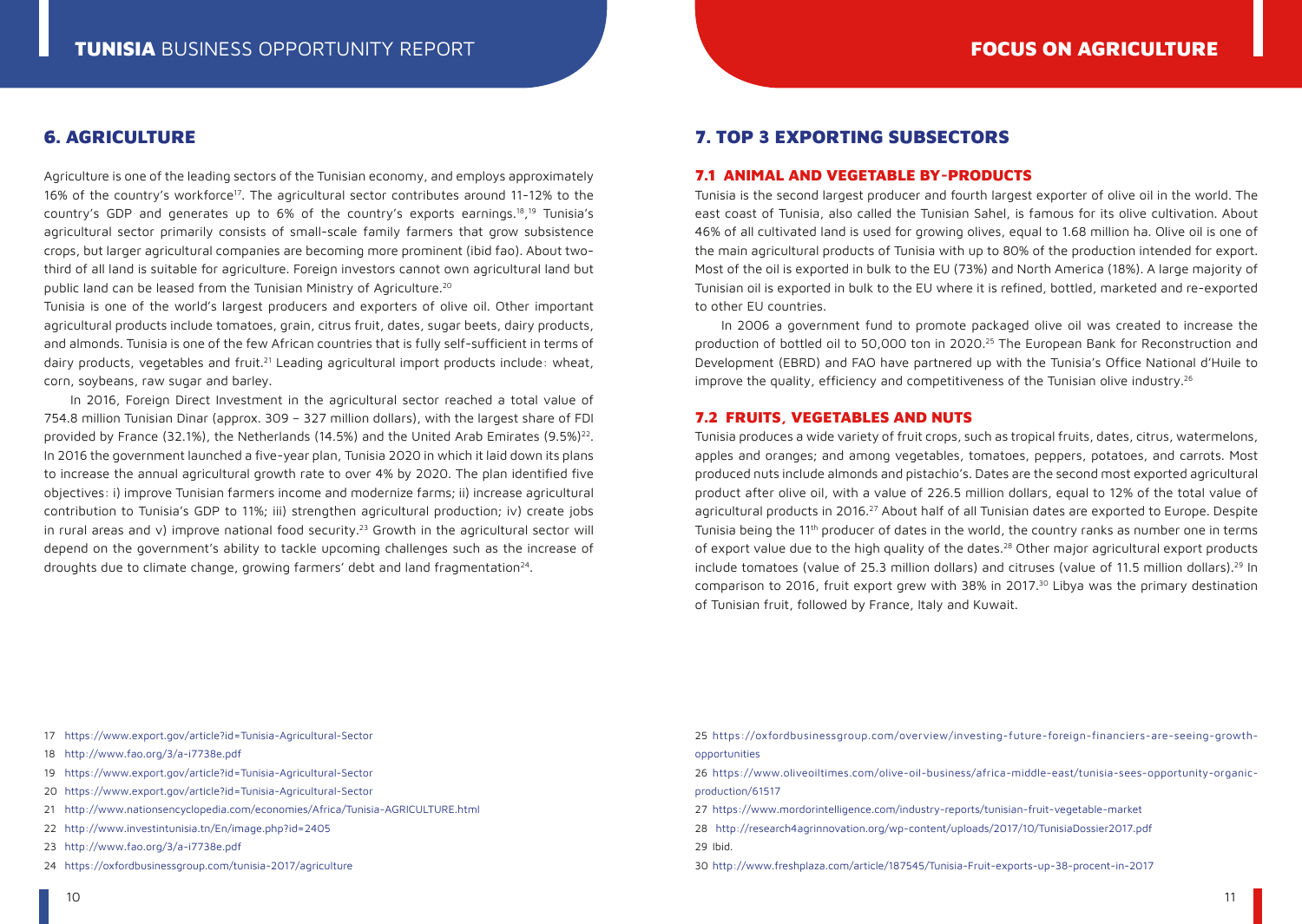### 7.3 OTHER FOOD STUFF

Tunisia exports on a much smaller scale raw sugar and sugar derivatives, pasta, couscous, tomato sauce, rolled tobacco, baked goods and confectionary. Although pasta and couscous are an integral part of Tunisian diet and mainly produced for the local market, export seems to be steadily rising. The export potential for pasta, couscous and other baked goods is however relatively limited because the country is unable to satisfy domestic demand for wheat and forced to import cereal. Local cereal production provides 70% of domestic demand in durum, 40% in barley and only 15% in wheat.<sup>31</sup> Local cereal yields has been structurally low due to rainfall variation and inadequate irrigation. The Tunisian government has identified wheat production as a top priority and aims to be fully self-sufficient in the upcoming years.

## 8. OPPORTUNITIES FOR DUTCH COMPANIES

Tunisia's ambitious goals for the agricultural sector including the pursuit of efficiency, effectiveness and self-sufficiency, offers several business opportunities for Dutch agribusiness.

## 8.1 ORGANIC AGRICULTURAL PRODUCTS

Tunisia has benefited from the worldwide increasing demand for organic agricultural products. The development of local organic production has also been closely linked to the Tunisian government's commitment to make organic production a national priority. Many agricultural products in Tunisia, such as olives and dates, are produced naturally, which make it relatively easy for growers to switch to organic production. Tunisia is the second largest exporter of organic products in Africa with 2,987 organic farmers, of which 66 percent are exporters.<sup>32</sup> Leading organic export products are olive oil, dates, almonds, oranges, dried fruits, honey, aromatic and medicinal plants, and several wines and spirits. In comparison to Spain, Tunisia produces more than three times the amount of certified organic olive oil. Tunisia is the only Arab and African country that has received the recognition of equivalence with the EU pertaining to organic agricultural production. The high demand for organic agricultural products offers numerous of opportunities for Dutch Agribusinesses. Dutch companies can support the sector by promoting better cultivation and harvesting techniques, such as upgrading equipment and installing irrigation systems, a further diversification of organic products, and improve branding, marketing as well packaging of organic products.

#### 8.2 PRESERVING, PROCESSING, PACKAGING AND COLD STORAGE

In addition to improving packaging of organic agricultural products, major improvements can also be made regarding the conservation, processing and packaging of conventional agricultural products. Across the entire sector, packaging and conservation segments are promising with significant opportunities for packaged olive oil, fruit and vegetables, and (semi-preserved) canned products (tomatoes, harissa). In 2006, the Tunisian government created the Fund for the Promotion of Packaged Olive Oil (FOPROHOC) to ensure that more olive oil is bottled and labelled before export. 33 For improving the preservation of agricultural products, investments are needed in terms of cold storages.

### 8.3 AGRICULTURAL MACHINERY AND EQUIPMENT

As one of the top exporters of agricultural machinery, the Netherlands is in an excellent position to sell agricultural machinery and equipment to Tunisian famers. There is a sizeable market for agricultural equipment in Tunisia such as grain silos, elevators, tractors, harvesters, irrigation systems, and food processing/bottling machinery.34 After the Tunisian government privatized grain storage, demand for grain silos and elevators have significantly increased.<sup>35</sup> The Tunisian government provides tax incentives up to 50% to encourage the acquisition of tractors, combine harvester and other related agricultural equipment.36

- 34 <https://www.export.gov/article?id=Tunisia-Agricultural-Sector>
- 35 Ibid.
- 36 Ibid.

31 [https://oxfordbusinessgroup.com/overview/investing-future-foreign-financiers-are-seeing-growth](https://oxfordbusinessgroup.com/overview/investing-future-foreign-financiers-are-seeing-growth-opportunities)[opportunitie](https://oxfordbusinessgroup.com/overview/investing-future-foreign-financiers-are-seeing-growth-opportunities)

32 <https://www.oliveoiltimes.com/olive-oil-business/tunisia-second-among-africas-organic-exporters/53658>

<sup>33</sup> <https://oxfordbusinessgroup.com/analysis/huile-fortune-olive-oil-exports-saw-unprecedented-rise-2015>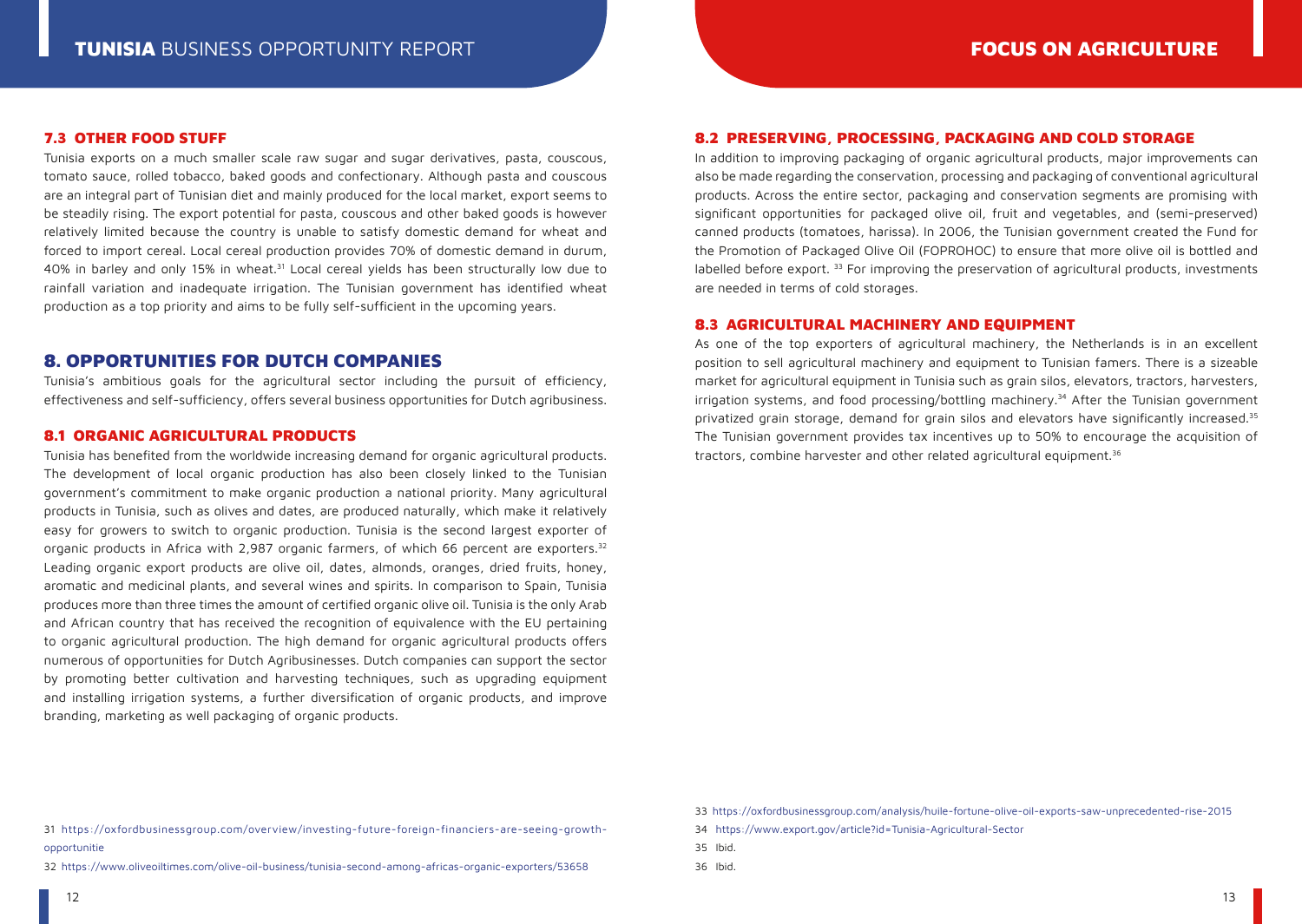## 9. EXPERIENCES OF DUTCH ENTREPRENEURS ACTIVE IN TUNISIA

#### INTERVIEWS WITH DUTCH AGRIBUSINESSES

#### **Philip van Antwerpen, co-founder of Agro Care and Director at [Desert Joy](http://www.desertjoy.tn/)**

Desert Joy is a joint initiative of Dutch horticulture company Agro Care, which is one of the largest tomato growers in the Netherlands, and Tunisian business-partner Mr. Zarrouk, who has more than 30 years' experience in the Tunisian fruit and vegetable sector. The company grows all year-round Fairtrade and conventional tomatoes in the Tunisian desert, and has about 10 ha of greenhouses. Desert Joy is an export-oriented company where 90% of all products are exported. Most of this is exported to Scandinavia (75%) and the Netherlands (15%). Mr. van Antwerpen confirmed Tunisia's ambition towards organic agriculture, especially in the olive oil branch, but explained that a transition to organic farming might take longer for smaller companies since the costs of attaining bio certificates can be quite high. Some of the main advantages of working in Tunisia were according to him; having good access to internet, electricity and gas as well as the availability of educated staff. Mr. van Antwerpen sees opportunities in working closer together with other Dutch companies, e.g. Bosman Van Zaal, to cover the whole horticulture chain in Tunisia (machinery, equipment). Desert Joy mainly imports its fertilizers from the Netherlands since local fertilizers contain too much sodium, and mr. Van Antwerpen therefore sees opportunities for local businesses to step in using Dutch knowledge and technology. Local and Dutch companies are more than welcome to reach out to him for possible cooperation. He stresses the endless opportunities that Tunisia has to offer but also wants people to keep in mind that "realizing change takes time". Read an interview with Mr. Van Antwerpen at the NABC website.<sup>37</sup>

## **Jan Mulder, Senior Project Manager at [Grow Group](http://www.growgroup.com/) ([Grow Tunisia](http://www.growtunisia.com/fr/apercu.php)) and [Rainbow](https://www.rainbowgrowers.nl/rainbowgrowers/over-ons/rainbow-horticulture-tunisia/) [Horticulture Tunisia](https://www.rainbowgrowers.nl/rainbowgrowers/over-ons/rainbow-horticulture-tunisia/)**

Mr. Mulder has been working in Tunisia for over 15 years, first for Grow Tunisia, a vegetable plant raising nursery, and since 2015 for Rainbow Horticulture Tunisia, a Tunisian-Dutch pepper producing company. Depending on the season, Grow Tunisia and Rainbow Horticulture Tunisia employ together over 300 people (99% Tunisians). Rainbow Horticulture Tunisia produces a wide variety of peppers (red, yellow, orange and bell peppers) for the European market, the United Arab Emirates and the local market (40%). Mr. Mulder explained that important advantages of working in Tunisia are the close proximity to Europe, Tunisia's favorable attitude towards FDI, affordable labor costs, the well-developed infrastructure and a modern, secular, western oriented population. The wide access to (solar) energy is especially very promising for the horticulture sector in Tunisia. Mr. Mulder stressed the importance of finding a good

local partner since onshore foreign investors are often required by law to work with a Tunisian firm. He sometimes had difficulties finding good transport for his products, applying for state subsidies, and importing high quality seeds. In the future, Rainbow Horticulture Tunisia would like to expand, diversify its products (e.g. mini peppers) and produce all year-round. Mr. Mulder confirmed Tunisia's interest in organic farming but highlighted that the sector still lacks adequate knowledge and technology. Most Tunisian farmers have little experience 'managing the climate' and using fertilizers that meet organic standards.

## **Salim Rabbani, Managing Director at [Rabbani Trade & Consulting](http://www.rabbani.com/) and Chairman of the Netherlands - Middle East Business Council**

Rabbani Trade & Consulting (RTC) is an international business development and strategy consulting firm specialized in developing projects, strategies, networks and partnerships for European firms in the Middle East and North Africa and vice versa. Mr. Rabbani has been working for many years with companies from Tunisia and expressed that although Tunisia is relatively off the radar for many foreign investors, the country offers various opportunities. Tunisia is according to him a 'hub' for trade on the north (Europe), east/west (Libya, Morocco) and south side (Sub-Sahara Africa). Tunisia has a positive attitude towards foreign trade, has good contacts with the rest of the world (e.g. trade agreements), is relatively safe and has an emancipated population where minorities enjoy considerable freedom. Language (Arabic, French) used to be a barrier for many Dutch companies, but is nowadays less problematic since more and more Tunisians speak English. The Netherlands is a relatively small player in Tunisia but can have an added value in the sectors of agro/food processing, textile, transport, tourism and ICT/electronics. Although there is a high demand for young and innovative companies, entering the Tunisian market is often easier for companies with a 'proven track record' since they attract a lot of attention. Mr. Rabbani stressed that Dutch investors should take their time to find local partners and customers, and not expect results within one year. In contrast to the formal approach of many Dutch/European businesses, Tunisian companies often work primarily on the basis of trust.